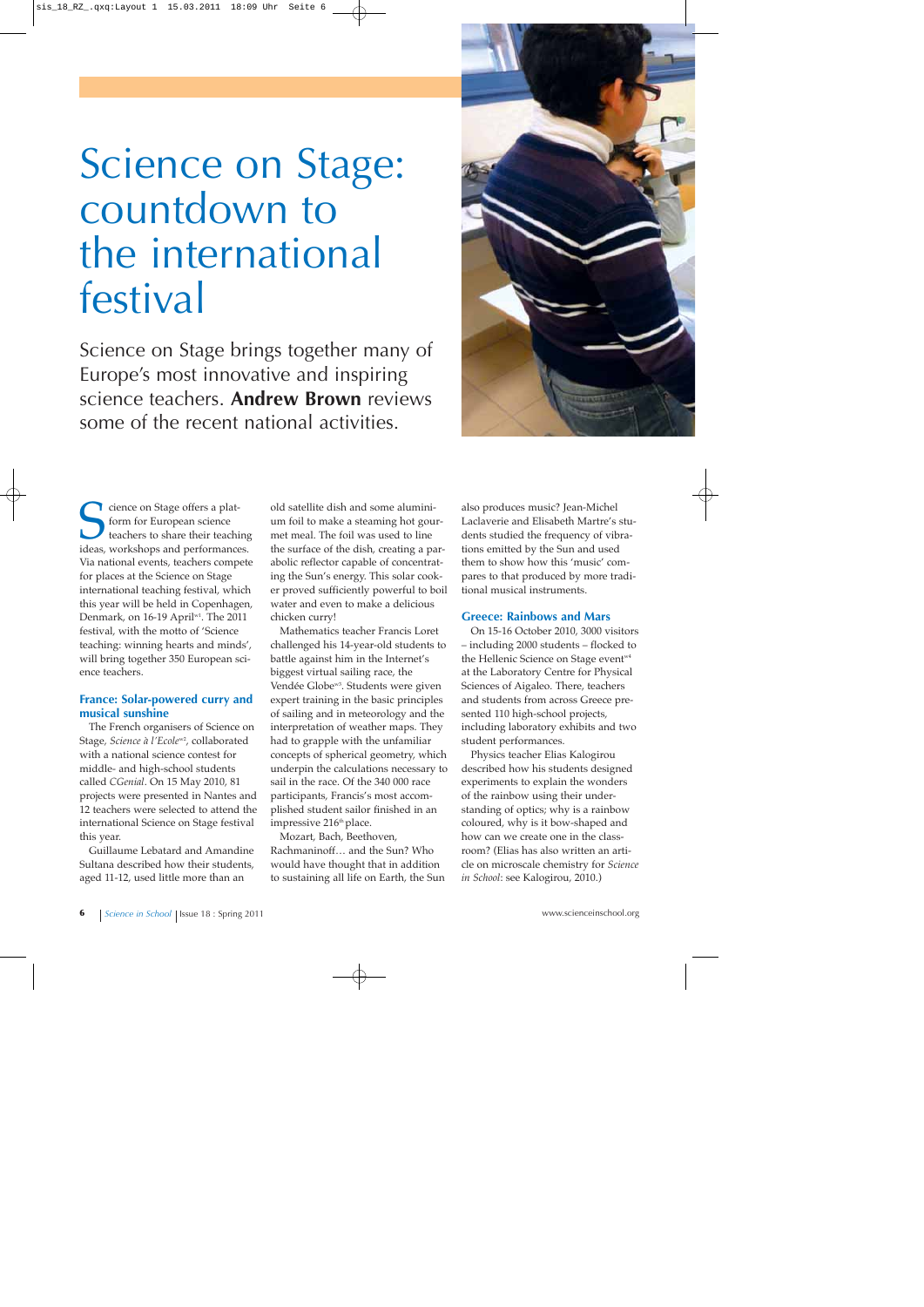

*Image courtesy of Guillaume Lebatard*

Creating the parabolic reflector



**Events**

*Image courtesy of Guillaume Lebatard*

Solar-powered cooking

Using everyday materials, Ioannis Gatsios built 10 devices designed to teach his students about the behaviour of gases. One consisted of an inflated balloon attached to a metal bottle. When the bottle was plunged into liquid nitrogen at -190°C, the balloon deflated, illustrating that the volume of a gas is reduced by a decrease in temperature.

Theodoros Pierratos encouraged his students to think like astronauts. He asked them to consider everything that is required to plan a trip to Mars and live on its surface. Classroom experiments helped answer questions

such as: how does the solar wind affect electronic equipment, and how can we produce the energy required to maintain a manned base on Mars? (Theodoros's work has also been featured in *Science in School*. See Patterson, 2009.)





Elias Kalogirou demonstrates why a rainbow is bow-shaped